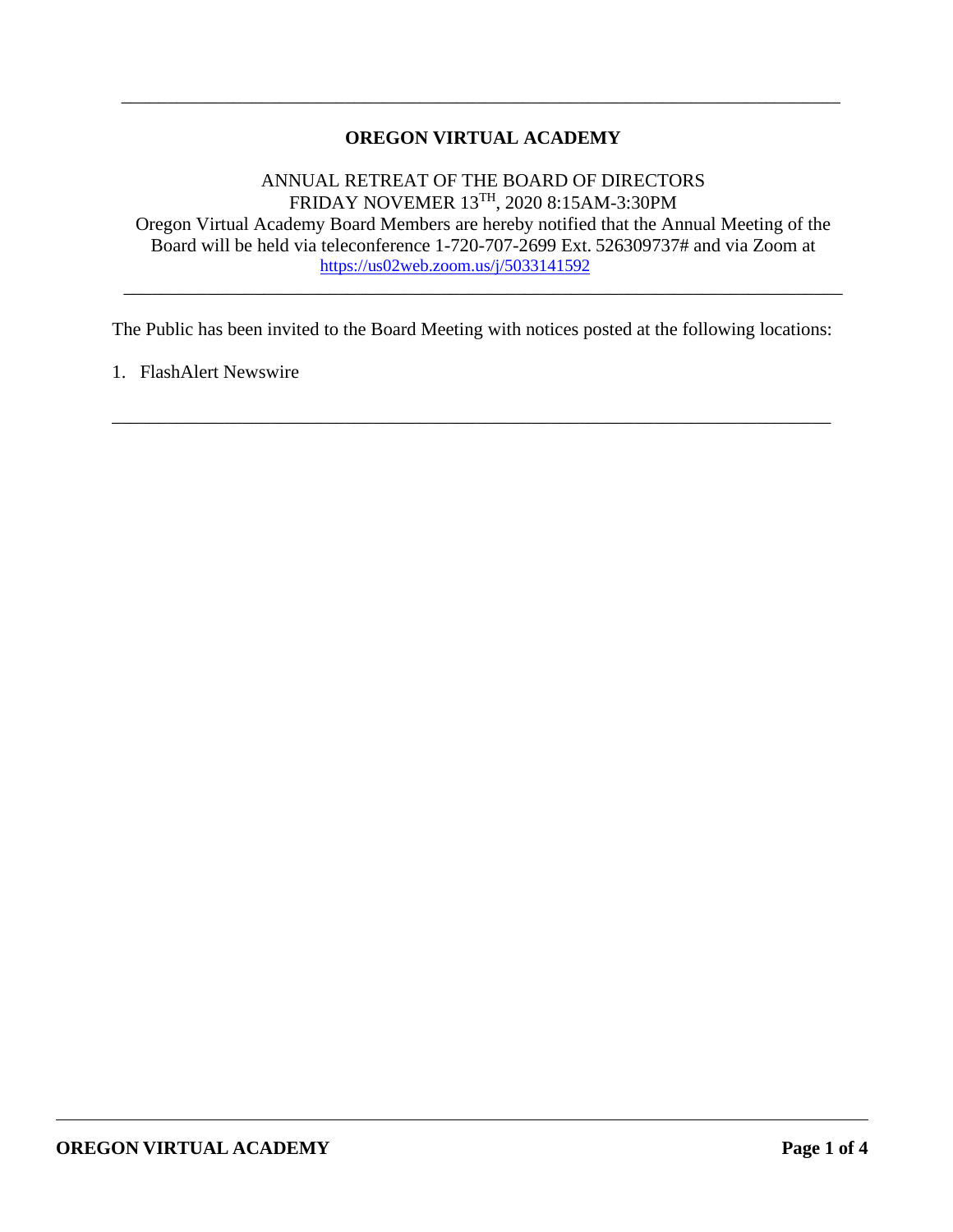## **AGENDA ANNUAL RETREAT AGENDA**

# **BOARD OF DIRECTORS OREGON VIRTUAL ACADEMY**

**Friday November 13th, 2020 8:15am – 3:30pm** https://us02web.zoom.us/j/5033141592

## **INSTRUCTIONS FOR PRESENTATIONS TO THE BOARD BY PARENTS AND CITIZENS**

The Oregon Virtual Academy welcomes your participation at the School's Board meetings. The purpose of a public meeting of the Board of Directors is to conduct the affairs of the School in public. We are pleased that you are in attendance and hope that you will visit these meetings often. Your participation assures us of continuing community interest in our School. To assist you in the ease of speaking/participating in our meetings, the following guidelines are provided.

- 1. Agendas are available to all audience members at the door to the meeting or by requesting the agenda from School Officials (541-751-8060).
- 2. The "Public Comment" portion is set aside for members of the audience to raise issues that are not specifically on the agenda. These presentations are limited to three (3) minutes and total time allotted to non-agenda items will not exceed fifteen (15) minutes. The Board may give direction to staff to respond to your concern or you may be offered the option of returning with a citizen-requested item.
- 3. When addressing the Board, speakers are requested to stand, to state their name and address, and to adhere to the time limits set forth.
- 4. Citizens may request that a topic related to school business be placed on a future agenda by submitting a written request at least seventy-two (72) hours in advance of any regular meeting. Once such an item is properly placed on the agenda, the Board can respond, interact, and act upon the item.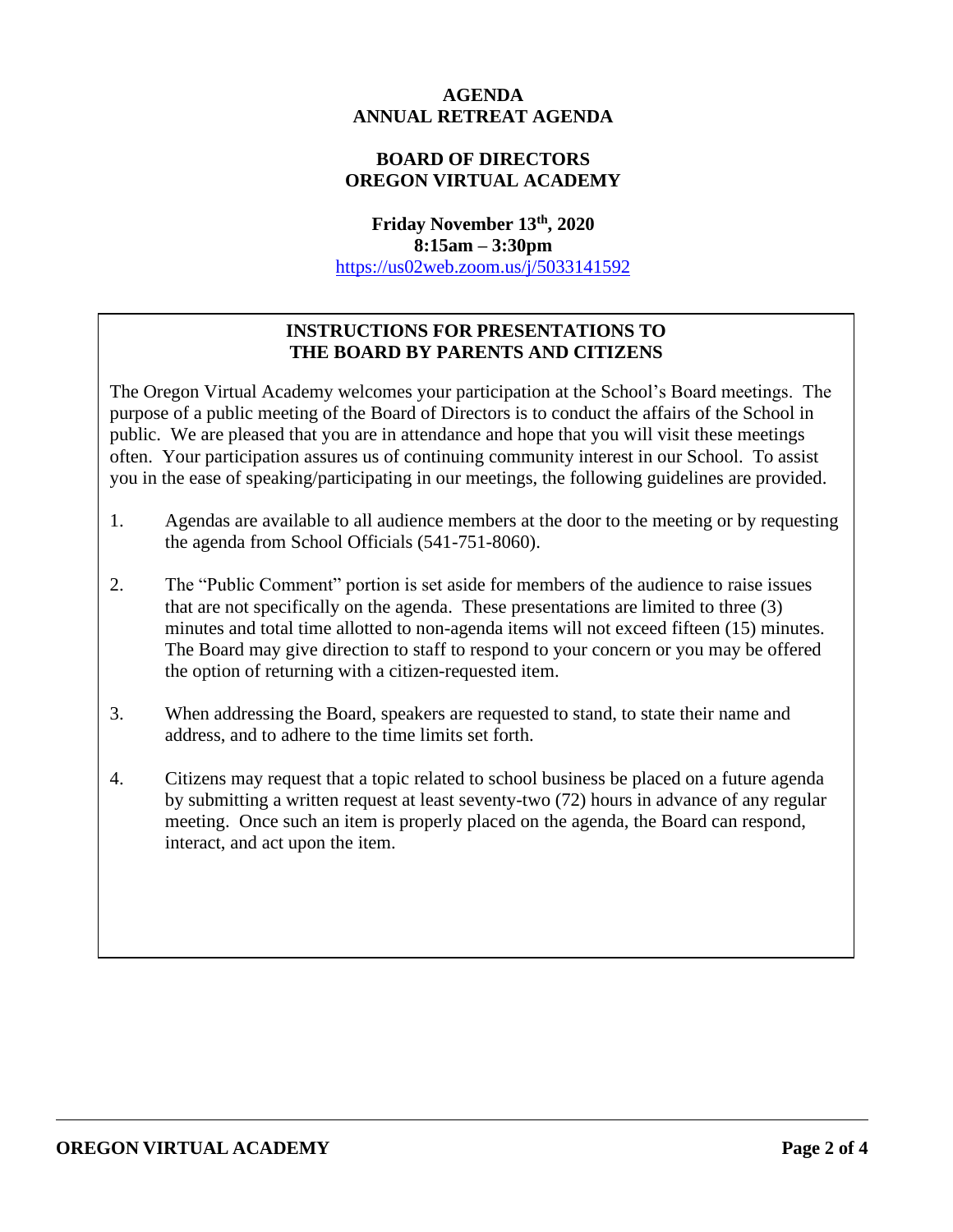# **I. PRELIMINARY**

### *8:15am-8:45am*

- A. Call to Order
- B. Roll Call

| <b>Member</b>           | <b>Title</b> | <b>Term</b> | Present | <b>Absent</b> | <b>In</b> | Out |
|-------------------------|--------------|-------------|---------|---------------|-----------|-----|
| Barry Jahn              | Chair        | 2019-2022   |         |               |           |     |
| Myk Herndon             | Treasurer    | 2018-2021   |         |               |           |     |
| Bryan Hatzenbihler      | Vice Chair   | 2020-2023   |         |               |           |     |
| Paul Tannahill          | Secretary    | 2018-2021   |         |               |           |     |
| <b>Franklin Roberts</b> | Member       | 2020-2023   |         |               |           |     |
| Megan Trow              | Member       | 2020-2023   |         |               |           |     |
| <b>MJ Sandall</b>       | Member       | 2020-2023   |         |               |           |     |

C. Introduction of Executive Director, School Administration, and Participating Parties D. Approval of Agenda

# **II. COMMUNICATIONS**

#### *8:45am-11:30am*

- A. Board Discussion: Myk, Paco, Will Lewis, Fiscal Auditor
	- **Presentation of Annual Fiscal Audit Report**
	- **•** Presentation of  $4+8$  Monthly Financials
	- **Presentation of November Proposed Payment to k12**
	- **Presentation of November Staffing Report**
	- **Presentation of Benefits Renewal Survey Findings and Vendor Proposals**
- B. Exec Director Presentation: *Beginning of Year Academic Report and Revised SIP Goals*

2019-20 SIP Goals | and 2020-21 Top 4 Things

#### *10:15-10:30 – Break*

- C. ED **-** Dashboard Data Collection Update Report (Board request, 2019-2020) Annotated Draft
- D. ED GPS: Work Completed to Date
- E. ED PTO Plan Recommendations

# **III. CONSENT AGENDA ITEMS**